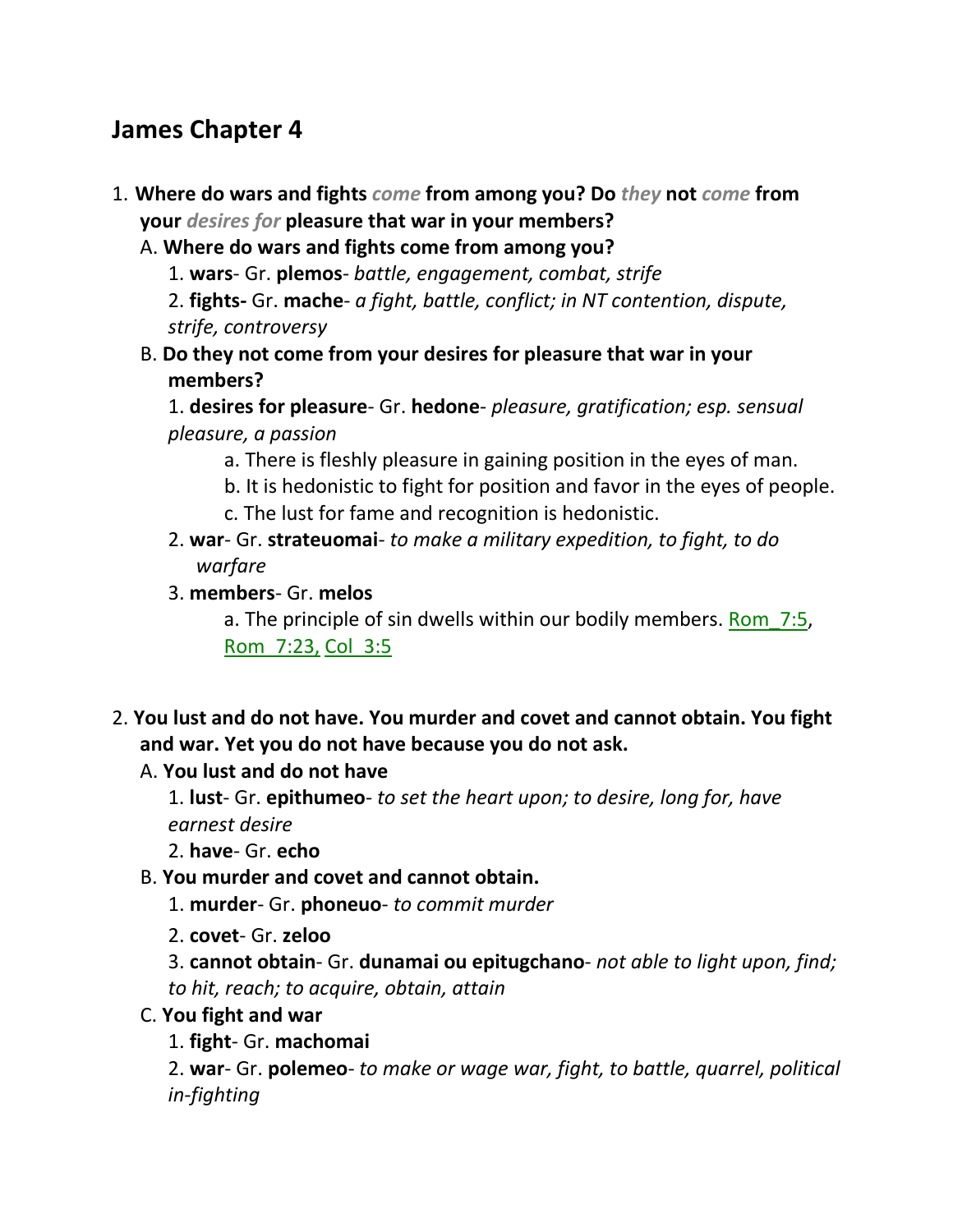a. Most wars are based upon jealousy or a desire to acquire something that is not presently in possession.

b. Most wars are political in nature. Most wars in churches are political in nature.

## D. **Yet you do not have because you do not ask**

- 1. **have** Gr. **echo**
- 2. **ask-** Gr. **aiteo**
	- a. God created us all with a desire for significance and to have authority. However, if we don't ask God for the position and authority he wants us to have and instead try to take it ourselves we will end up hurting others and ourself.
	- b. It is not wrong to ask God for a position of influence in His kingdom to give glory to Him and expand His kingdom.
	- c. In the church is a good to have a desire to be a bishop- an overseer. 1 Tim. 3:1
	- d. We can ask God for what His Word says we can and receive from God every time. Mat\_7:7-8, 1 John 5:14-15
- 3. **You ask and do not receive, because you ask amiss, that you may spend** *it* **on your pleasures.**

# A. **You ask and do not receive**,

- 1. **ask** Gr. **aiteo**
- 2. **receive** Gr. **lambano**
	- a. Many misunderstand Jesus when He said, "If you ask anything in my name, I will do it." John 14:14 They read it as, "Ask anything, and I will do it." That is not what He said! He put in the words "in my name" in there. In Bible times a name meant a person's character, nature, merits, and their person. If we ask for something that is out of line with the character, nature, and person of Jesus then we will not receive it.

# B. **because you ask amiss,**

- 1. **ask** Gr. **aiteo**
- 2. **amiss** Gr. **kakos** *badly, wretchedly, miserably, wickedly, wrongly* a. We ask badly, wrongly, and wickedly when we ask for things to use for our own selfish purposes instead of God's purposes. This could even include things like health and prosperity. He loves to give us these but they are to fulfill His purposes not so we can accomplish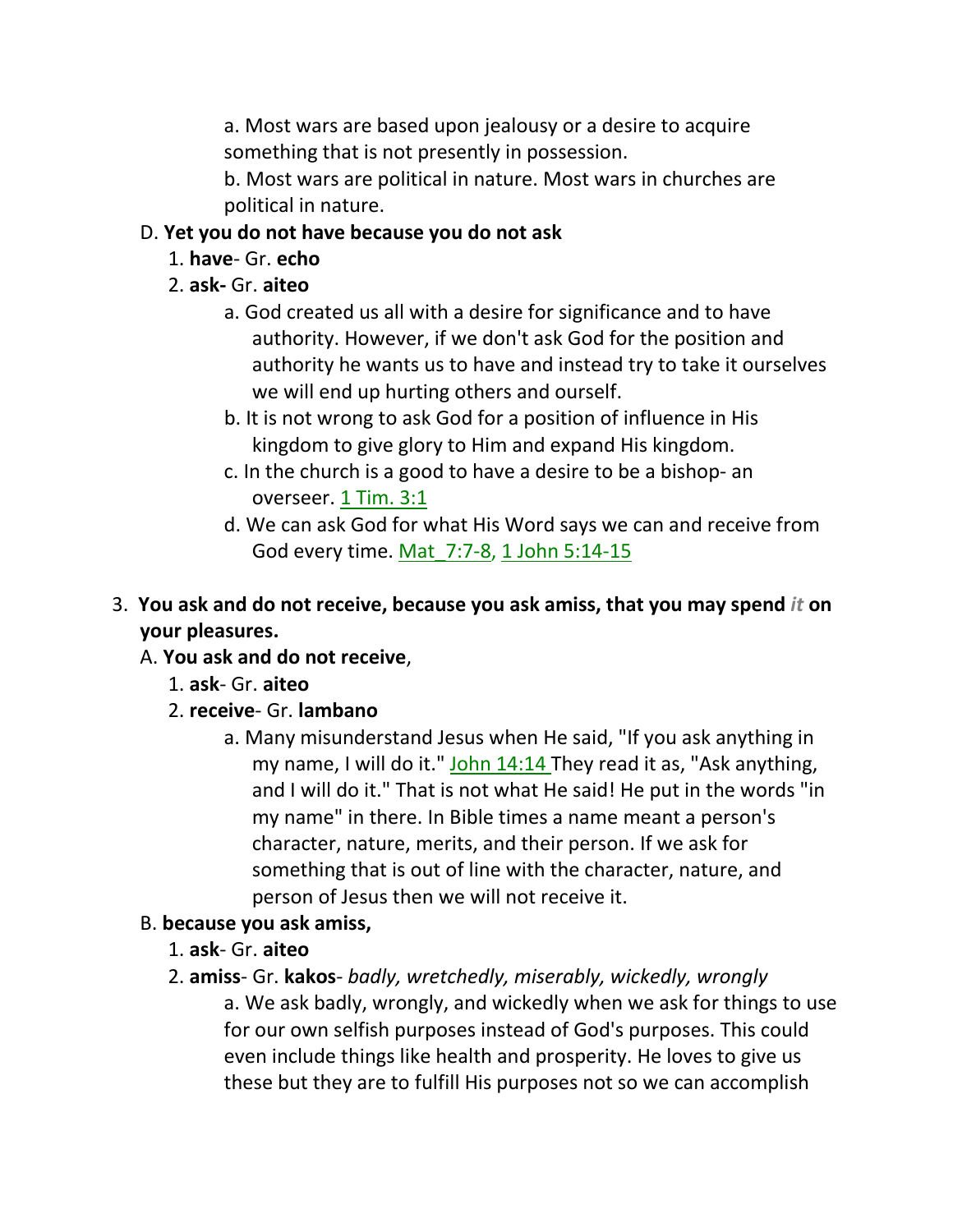ours.

### C. **that you spend it on your pleasures**

- 1. **spend-** Gr. **dapanao** *to incur expense, expend, spend, to waste, squander, consume*
	- a. The things that God gives us are resources to fulfill His will and purposes. This could be money, material possessions, or a position. If we use these things for our own selfish purposes, then those resources are wasted. Jesus showed us what God was like. God does not like waste. Jesus made sure all the fragments were picked up after his miracles of the loaves and fish so that nothing was wasted. Matt. 14:20, Matt. 15:37

2. **pleasures**- Gr. **hedone**- *pleasure, gratification; esp. sensual pleasure, a passion*

a. We should ask things that give God pleasure instead of just what gives us pleasure. It pleased God that Solomon asked for wisdom to rule his people well.  $1$  Kings 3:9-13

# 4. **Adulterers and adulteresses! Do you not know that friendship with the world is enmity with God? Whoever therefore wants to be a friend of the world makes himself an enemy of God.**

A. **Adulterers and adulteresses**

1. **Adulterers**- Gr. **moichos**- *an adulterer; metaphorically one who is faithless toward God*

2. **adulteresses**- Gr. **moichalis**- *female adulterer; metaphorically one who is faithless towards God*

a. The book of James does not deal with positional truth in Christ but the natural practical aspects of the Christian life. One who is born again is righteous by their faith.

b. In the natural however we can be adulterers and adulteresses. It is by the revelation of who we are in Christ that we can lay aside the works and deeds of the old man. Eph. 4:22-24 We need to awake to righteousness and sin not. 1 Cor. 15:34

### B. **Do you not know that friendship with the world is enmity with God**

- 1. **know** Gr. **eido** *to see, to perceive*
- 2. **friendship** Gr. **philia** *affection, fondness, love*

3. **world**- Gr. **kosmos**- *orderly arrangement, the whole circle of earthly goods, endowments riches, advantages, pleasures, etc, which although*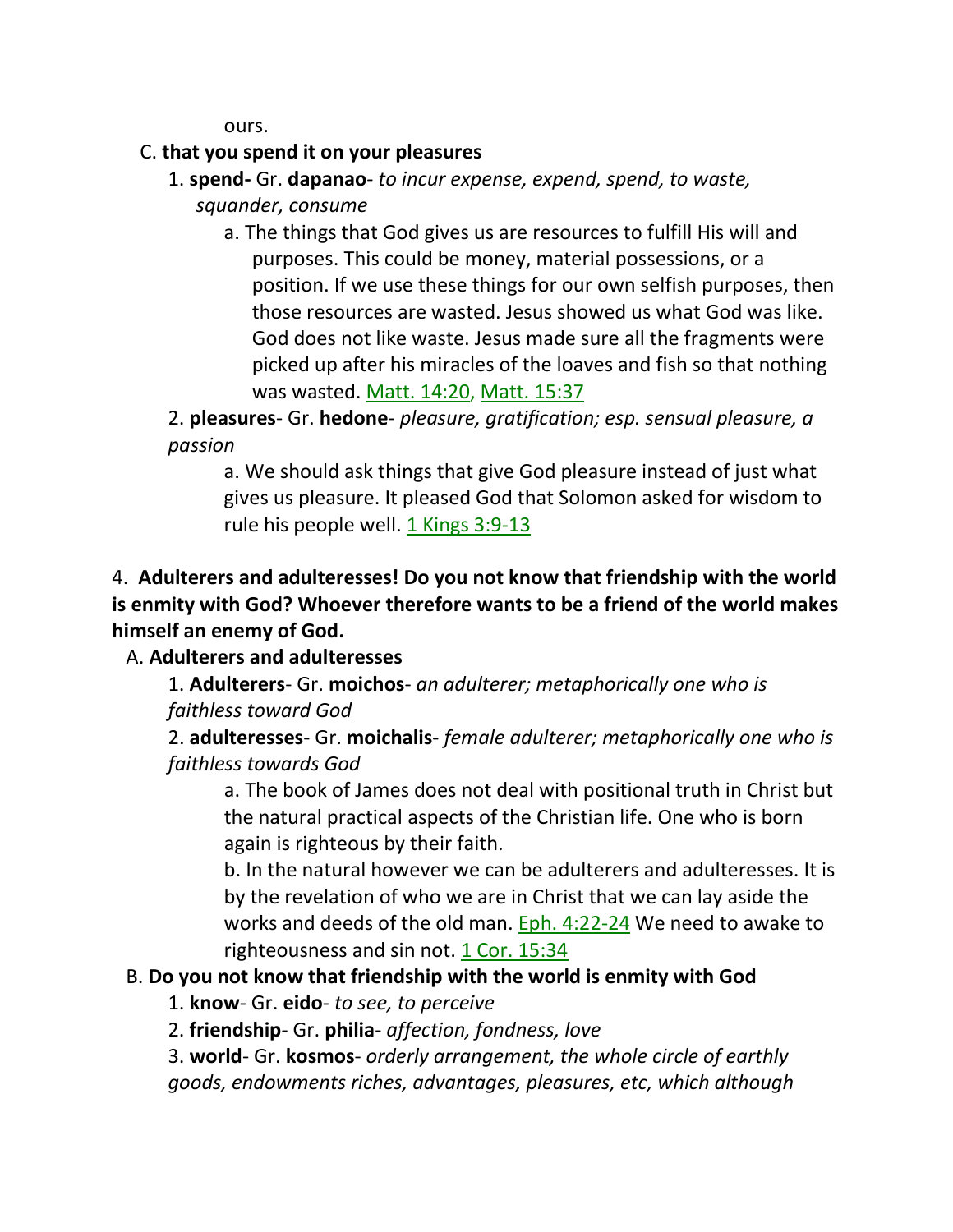*hollow and frail and fleeting, stir desire, seduce from God and are obstacles to the cause of Christ.*

a. We are friends with the world when we like doing, seeing, and entertaining ourselves with what the world enjoys doing, seeing, and entertaining themselves with.

b. What we do, what say, what we see, what we entertain ourselves with, and what we spend our money on should be different than the world.

4. **enmity**- Gr. **echthra**- *enmity, discord, feud, alienation*

a. God is not our enemy but when we side with the world we are on the opposite side than God is.

# C. **Whoever therefore wants to be a friend of the world makes himself an enemy of God**

- 1. **wants** Gr. **boulomai** *to will deliberately, have a purpose, be minded, to desire*
- 2. **friend** Gr. **philos** *loved, dear; devoted; a congenial associate*
- 3. **world** Gr. **kosmos**

a. The world is comprised of the lust of the flesh, lust of the eyes, and the pride of life. 1 John 2:16

4. **enemy**- Gr. **echthros**- *one who is at enmity, discord, feud, and alienation with another*

a. Notice that we make ourselves an enemy of God not the other way around.

b. The world is an enemy in their own mind through their wicked works. They think God is their enemy. Col. 1:21

# 5. **Or do you think that the Scripture says in vain, "The Spirit who dwells in us yearns jealously"?**

# A. **Or do you think that the Scripture says in vain,**

- 1. **think**-Gr. **dokeo** *to seem, suppose, think*
- 2. **Scripture** Gr. **graphe** *the writing*
	- a. This specific quote is not found in the Bible.
	- b. There was no punctuation in the ancient Greek text. It might read, "Or do you think that the Scripture speaks in vain? The Spirit who dwells in us yearns jealously."
	- c. It might be that this is a loose paraphrase of scriptures that describe God as a jealous God.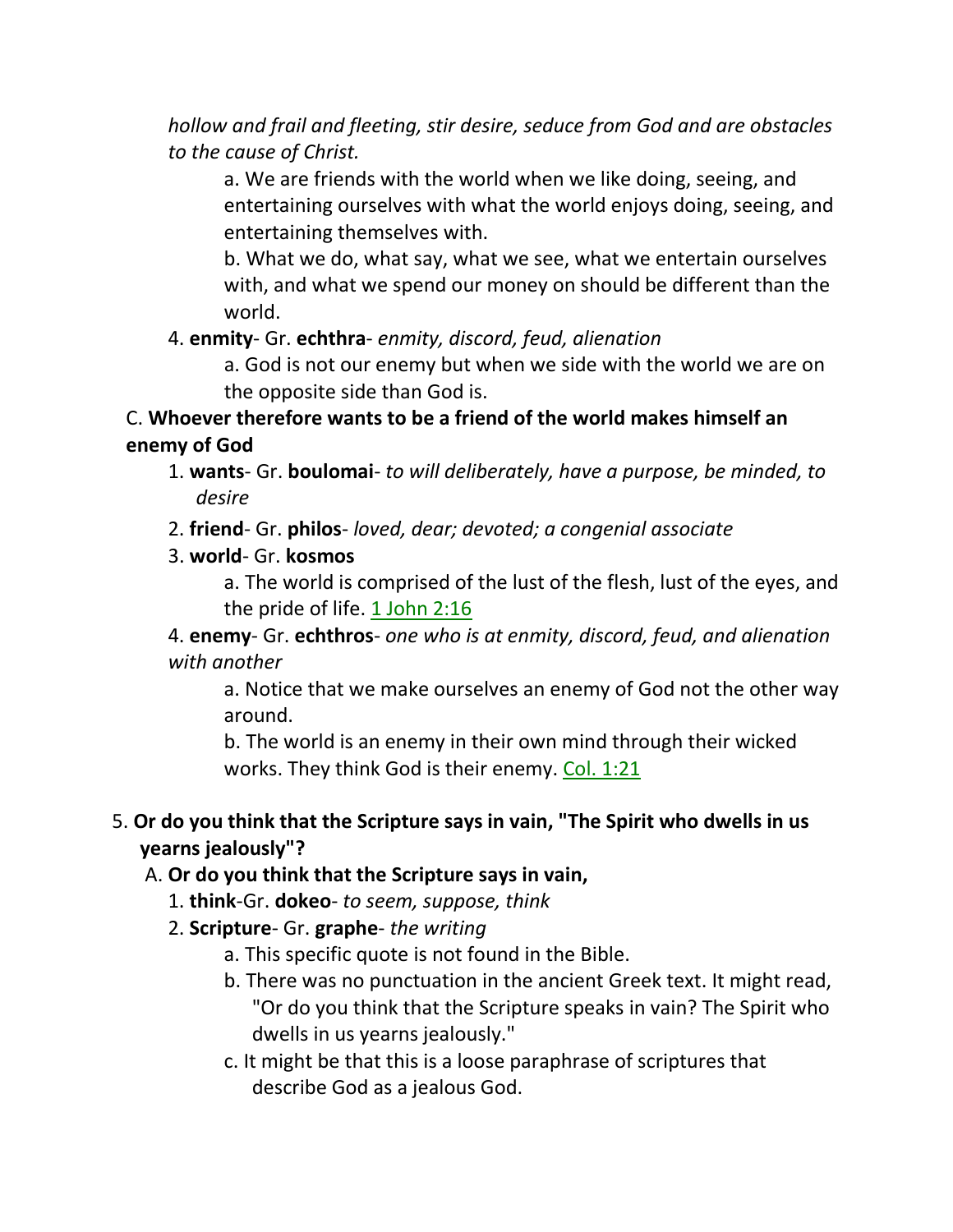- 3. **vain** Gr. **kenos** *for no purpose*
- B. **The Spirit who dwells in us yearns jealously**
	- 1. **Spirit-** Gr. **pnuema**
	- 2. **dwells** Gr. **katoikeo**
		- a. James calls these people adulterers and adulteresses but here says the Spirit of God dwells in them. These are saved people. Those who do not have the Spirit of God are lost and are none of His. Rom. 8:9
	- 3. **yearns jealously** Gr. **epipotheo pros phthonos** *intensely craves to jealousy*
		- a. This is not selfish jealousy but a jealousy that wants to protect from any and all harm.

## 6. **But He gives more grace. Therefore He says: "GOD RESISTS THE PROUD, BUT GIVES GRACE TO THE HUMBLE."**

## A. **But He gives more grace,**

- 1. **gives** Gr. **didomi**
	- a. Grace is a gift from God. It is unmerited favor.
- 2. **grace** Gr. **charis** *unmerited favor, strength, ability, power*
	- a. In these verse increased grace is in strength, ability, and power.
- B. **Therefore He says**
	- 1. **says** Gr. **lego**
- C. **God resists the proud,**

### 1. **resists**- Gr. **anitassomai-** *to arrange oneself against in a battle array*

- a. If I am flowing down a river in a raft and get out of it and start swimming upstream then it could be said the stream is resisting me. It once was with me but now it is resisting me. The river did not change, I did! When we get into pride and do things our way instead of God's way, God did not change, we did! We will find that God is resisting us when we spurn his grace and do things our way. We are going against God's flow!
- b. We are in God's army. If we go AWOL by not submitting to His grace by faith, then we end up standing with our enemy!
- 2. **proud** Gr. **huperephanos** *showing one's self above others, overtopping, conspicuous above others, pre-eminent; with an overweening estimate of one's means or merits, despising others or even treating them with contempt, haughty*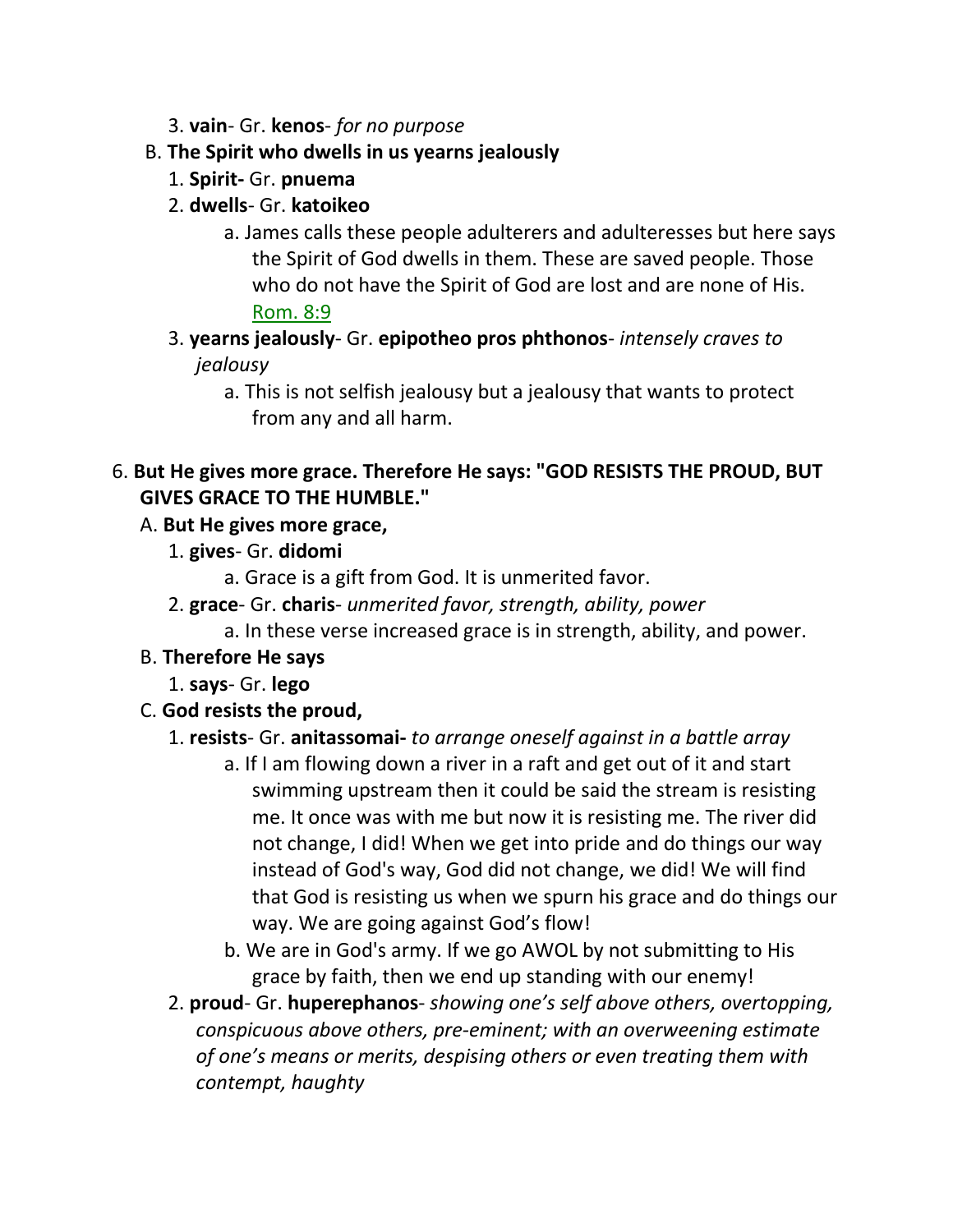#### D. **but gives grace to the humble**

- 1. **gives** Gr. **didomi**
	- a. He gives freely and without merit.
- 2. **grace** Gr. **charis** *unmerited favor, strength, ability, power*
- 3. **humble** Gr. **tapeinos** *low lying*
	- a. The flow of God's grace flows downward like rainwater does. It fills up the lowest places first.

#### 7. **Therefore submit to God. Resist the devil and he will flee from you.**

## A. **Therefore submit to God**

- 1. **submit**-Gr. **hupotasso** *to arrange under*
	- a. Whatever we are asked to do as a Christian we are to do it by faith. Obedience in the NT is the obedience of faith.
	- b. What is from God we need to submit to.
- 2. **to God**
	- a. God is the highest authority. When you submit to Him then you are correct with all other authorities. If you reject or despise a lower authority He has established you fail to submit to His authority.

## B. **Resist the devil and he will flee from you**

- 1. **resist** Gr. **anthistemi-** *to stand against*
	- a. When you resist satan you resist the highest authority in the kingdom of darkness. When you do so you resist every other authority under him.
	- b. What is from the devil, we are to resist. Often we submit to the enemy and resist God. How stupid can we get and still breath?
	- c. An example of a person who tried to submit to something from the enemy as it was coming from God was Job. Satan took away his family and possessions but Job attributed it to God. Often Christians will attribute things Satan does to God doing them. If we think the enemy's tactics are God we will not resist them.
	- d. We need John 10:10 theology. Whatever steal, kills, and destroys is from the enemy and anything that gives abundant life is from Jesus! It is that simple!
- 2. **devil** Gr. **diabolos** *the accuser, one that causes division*
- 3. **flee** Gr. **pheugo**
	- a. Fear is at the root of satan's nature. He is seen as a roaring lion but he has no courage. He will run in terror when confronted with God's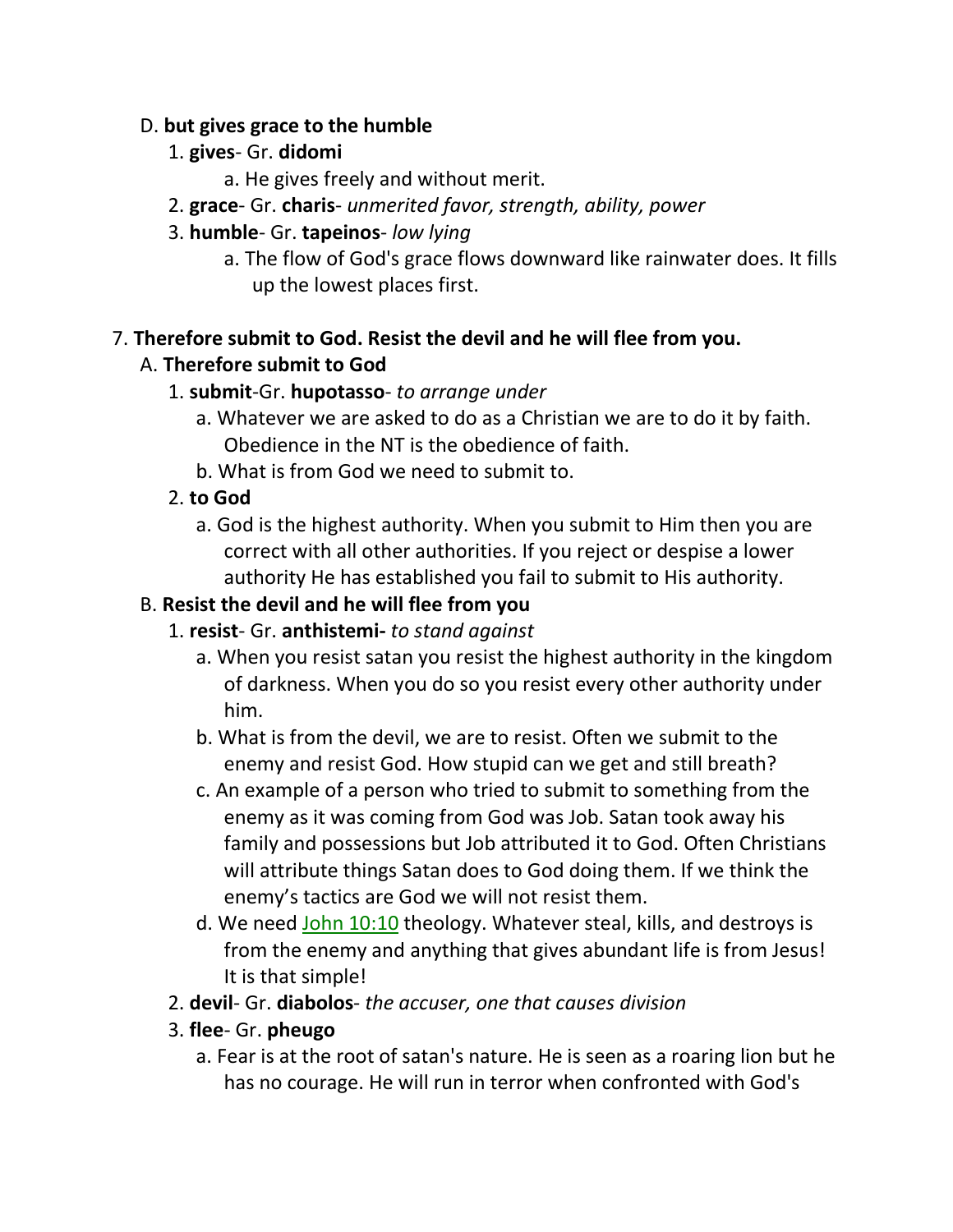truth and power!

- b. The righteous however are bold as a lion. Prov. 28:1 We are filled with courage through the Holy Spirit and Word. The disciples who days before cowered in fear stood up with boldness on the day of Pentecost.
- 8. **Draw near to God and He will draw near to you. Cleanse** *your* **hands,** *you* **sinners; and purify** *your* **hearts,** *you* **double-minded.** 
	- A. **Draw near to God and He will draw near to you.**
		- 1. **draw near** Gr. **eggizo**
			- a. We have been brought near positionally to God through the blood of Jesus. Eph. 2:13 We are kept near to God by His blood. We are always in connection and union with God in our spirit because of the blood of Christ. 1 Cor. 6:17
			- b. We need to draw near to God in our soul. We need to set our minds, emotions, and will towards the Lord.
			- c. **It is only by drawing near to God as we are that we will be able to cleanse our hands**. Many want to clean up their behavior before they come to God. No! Come to God and he will enable you to cleanse your behavior.
			- d. It is good for us to draw near to God! Ps. 73:28
			- e. It is possible to draw near to God only with our mouth. Is. 29:13 We need to draw near with our heart in sincerity. Heb. 10:22
			- f. We draw near to God by prayer.

#### B. **Cleanse your hands,**

- 1. **cleanse** Gr. **katharizo**
- 2. **hands**
	- a. This speaks of our actions, not our identity.
	- b. How many times did your mother say to wash your hands before you eat? Well it is backwards with God. He says come with dirty hands and partake of Him! He will then give you grace to cleanse your hands!
	- c. I believe Jesus revealed this principle in allowing his disciples to eat without first washing their hands. Matt. 15:2

### C. **you sinners,**

### 1. **sinners**- Gr. **hamartolos**

a. Again this book's focus is not on our identity in Christ but practical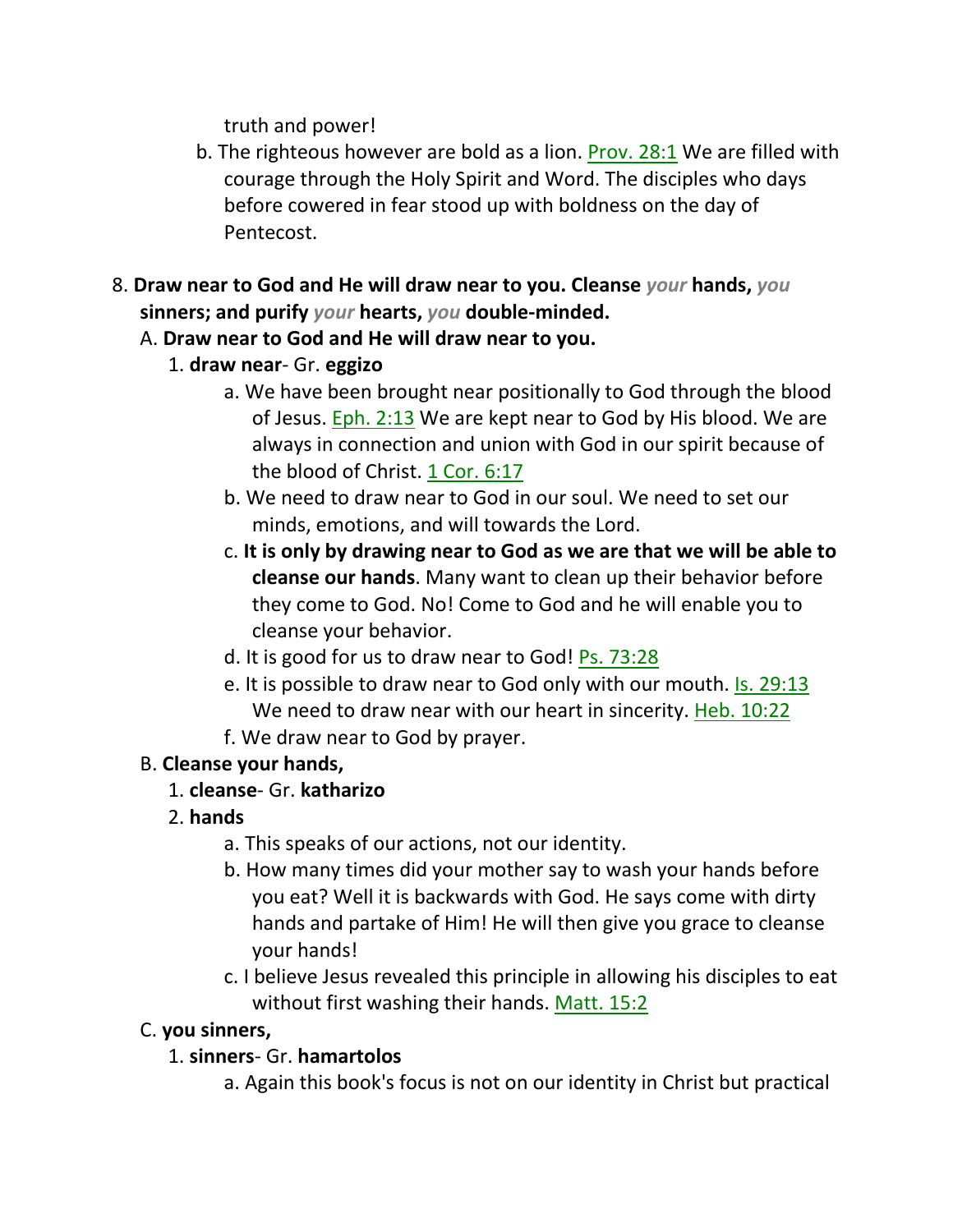Christianity. In action we can be sinners, but in identity [who we are in the spirit] we are the righteousness of God in Christ Jesus.

b. God deals with us upon who we are in our spirit. Man deals with us based upon our actions. It is sad for unbelievers to see many Christians as sinners and not saints because of their bad behavior.

#### D. **and purify your hearts,**

- 1. **purify-** Gr. **hagnizo** *to set apart*
- 2. **hearts** Gr. **kardia**
	- a. The heart is the inward man comprised of the spirit and soul. The only thing that can divide these is the Word of God. Heb. 4:12 Before we are saved we have a single heart that is away from God. When we get saved we get a divided heart. Our spirit is reborn and sealed but our soul remains the same. Our new spirit is towards God all the time and our soul is still initially away from God. The goal of the Christian life is to become single hearted again, but have both our soul and spirit towards God.
	- b. You must look at the context when you see the word heart used in the NT. It can be referring to the spirit part of your heart or the soul part of your heart. Here it clearly is speaking of the soul, because our spirit is already purified once and for all. Heb. 10:10 It is in our soul that we need to be purified. 1 Pet. 1:22
	- c. Our heart can only be purified by faith in the Lord. Acts 15:9

#### E. **you double-minded**

- 1. **double-minded** Gr. **dipsuchos** *two-souled, wavering, uncertain, doubting, divided in interest, inconstant, fickle*
	- a. We need to be purified from being fickle, inconsistent, and having a divided interest.
	- b. A double souled Christian who is fickle, inconsistent, and has a divided interest.
- 9. **Lament and mourn and weep! Let your laughter be turned to mourning and**  *your* **joy to gloom.**

#### A. **Lament and mourn and weep**

1. **Lament**- Gr. **talaiporeo**- *to be afflicted, and miserable; to be harassed; complain*

2. **mourn**- Gr. **pentheo**- *to lament, be sad, mourn, to grieve*

a. Matt. 5:4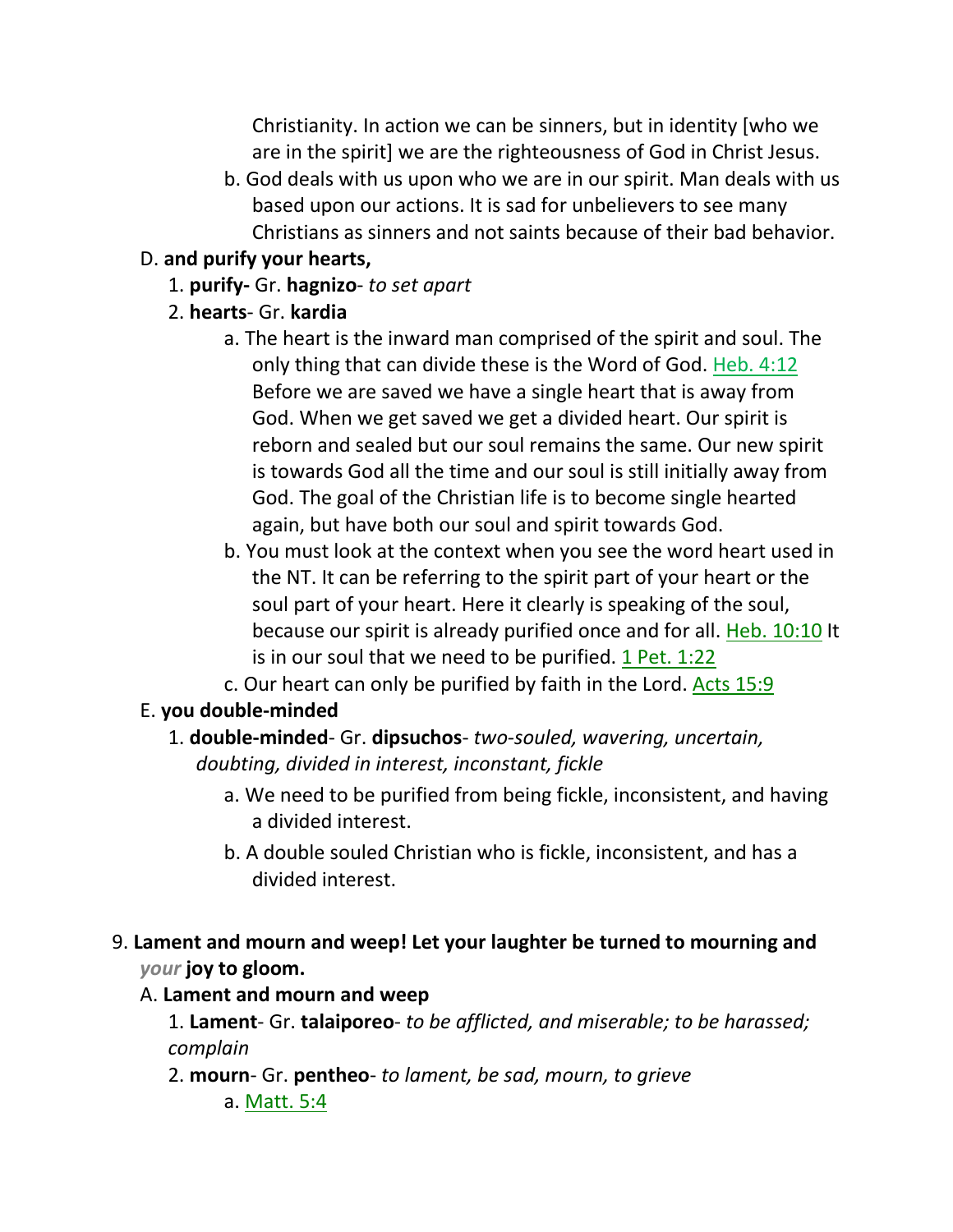- 3. **weep** Gr. **klaio** *to sob, wail out loud*
	- a. There is a time to weep and a time to laugh. Ecc.  $3:4$
- B. **Let your laughter be turned to mourning and you joy to gloom**
	- 1. **laughter** Gr. **gelos** *mirth, joy, rejoicing*
	- 2. **turned** Gr. **metastrepho** *to turn around, to be exchange*
	- 3. **mourning** Gr. **penthos** *to lament, be sad, mourn, to grieve*
	- 4. **joy-** Gr. **chara**
	- 5. **gloom** Gr. **katepheia** *a downcast look expressive of sorrow, shame, dejection, gloom*

# 10. **Humble yourselves in the sight of the Lord, and He will lift you up.**

### A. **Humble yourselves in the sight of the Lord**

- 1. **humble** Gr. **tapeinoo** *to lower yourself*
- 2. **sight** Gr. **enopion** *in the presence of, before*
	- a. Humbling yourself in the presence of God is done by drawing near to Him. Vs. 8 None can enter the presence of God with pride and keep it.
	- b. Pride is what keeps people from drawing near to God.
	- c. We humble ourselves by praying. Prayer is the language of dependence upon God.
	- d. A prayerless person is a proud person.

# B. **and He will lift you up**

- 1. **lift up** Gr. **hupsoo**
	- a. The more you lower yourself before God the higher he will exalt you before men. Mat\_23:12, 1 Peter 5:6
	- b. Jesus lowered Himself more than any other man ever has and He was exalted to a higher place than any other man. Phil. 2:8-9
- 11. **Do not speak evil of one another, brethren. He who speaks evil of a brother and judges his brother, speaks evil of the law and judges the law. But if you judge the law, you are not a doer of the law but a judge.** 
	- A. **Do not speak evil of one another**,
		- 1. **speak evil** Gr. **katalaleo** *to speak against*
	- B. **brethren**
	- C. **He who speaks evil of a brother and judges his brother,**
		- 1. **speaks evil** Gr. **katalaleo** *to speak against*
		- 2. **brother** Gr. **adelphos**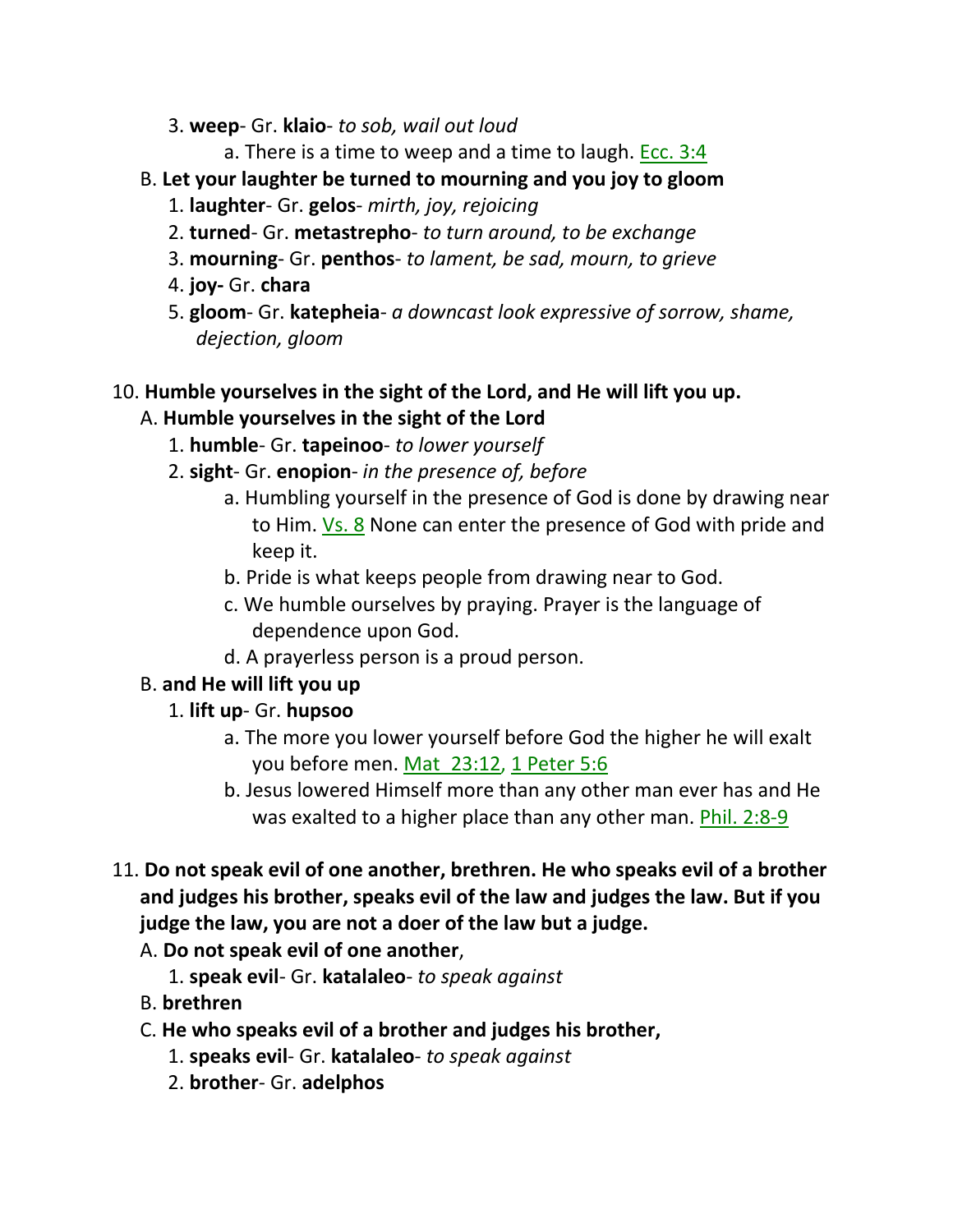- 3. **judges** Gr. **krino** *to decide (usually in a negative way)*
- D. **speaks evil of the law and judges the law.**
	- 1. **speaks evil** Gr. **katalaleo**
	- 2. **law** Gr. **nomos**
		- a. Not the Law of Moses by the Law of our Lord, which is the commandment to love one another. This is the royal law- James 2:8
	- 3. **judges** Gr. **krino**

# E. **But if you judge the law, you are no a doer of the law but a judge**

- 1. **judge** Gr. **krino**
- 2. **law-** Gr. **nomos**
	- a. To judge your brother means you judge the royal law given by Jesus as invalid or of no importance.
- 3. **doer** Gr. **poietes**
- 4. **judge** Gr. **krites**
	- a. We are not to judge others put practice walking in love with others.
	- b. If we are not a doer but a judge we are a deceived judge! James 1:22
- 12. **There is one Lawgiver, who is able to save and to destroy. Who are you to judge another?** 
	- A. **There is one Lawgiver,**
		- 1. **lawgiver** Gr. **nomothetes** *law placer, legislator, lawgiver* a. It was Jesus [the Word] that gave Moses the Law through the mediation of angels. Gal. 3:19

# B. **who is able to save and to destroy**

- 1. **able** Gr. **dunamai**
- 2. **save** Gr. **sozo**
	- a. Jesus is able to save to the uttermost! Heb. 7:25
- 3. **destroy** Gr. **apollumi**
	- a. A popular teaching today is that everyone will be saved and none will be destroyed. This is false.  $1$  Cor.  $1:18$ ,  $2$  Cor.  $2:15$ ,  $2$  Thess. 2:10
	- b. Jesus is able to save to the uttermost but He is also able to destroy to the uttermost. Matt. 10:28, Luke 12:5
- C. **Who are you to judge another**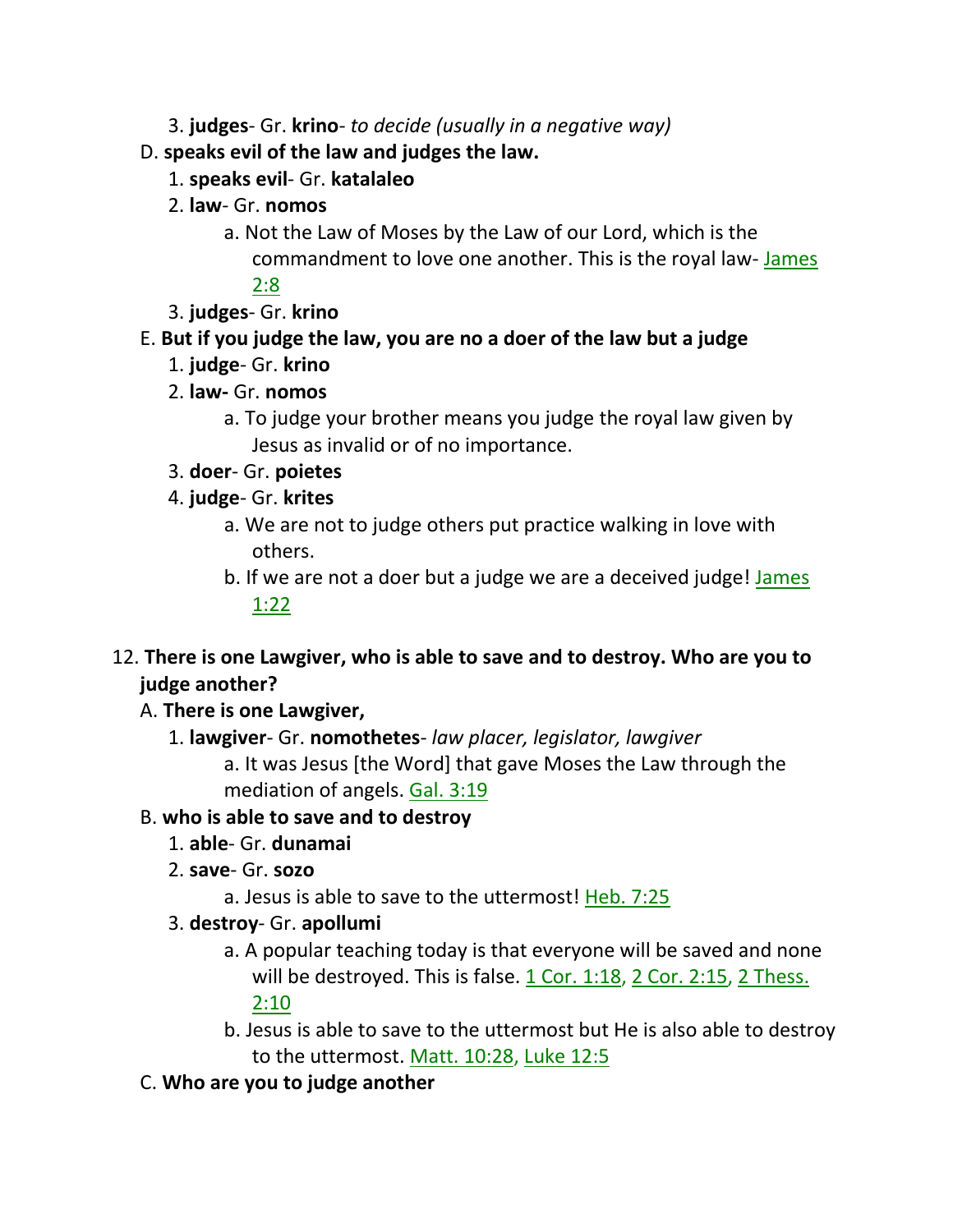## 1. **judge**- Gr. **krites**

- a. All judgment of mankind has been given to Jesus. John 5:22
- b. Jesus will judge all believers at the Judgment Seat of Christ. Rom. 14:10, 2 Cor. 5:10, 1 Cor. 3:10-15
- c. Jesus will judge all unbelievers at the Great White Throne judgment. Rev. 20:11
- d. Jesus is the lawgiver, judge, and king. Is 33:22
- 13. **Come now, you who say, "Today or tomorrow we will go to such and such a city, spend a year there, buy and sell, and make a profit";** 
	- A. **Come now** Gr. **age nun** *come on now!*
	- B. **you who say**,
		- 1. **say** Gr. **lego**
	- C. **Today or tomorrow we will go to such and such a city,**
		- 1. **today** Gr. **semeron**
		- 2. **tomorrow** Gr. **aurion**
		- 3. **go** Gr. **poreumai** *to go on a journey, travel*
		- 4. **city** Gr. **polis**
	- D. **spend a year there**,
		- 1. **spend** Gr. **poieo-** *to do*
		- 2. **year** Gr. **eniautos**
	- E. **buy and sell**,
		- 1. **buy and sell** Gr. **emporeuomai** *to go a trading, to travel for business, to traffic*
			- a. Satan got into pride due to his much trafficking! **Ezek. 28:16**
	- F. **and make a profit**
		- 1. **profit** Gr. **kerdaino** *to make gain*
- 14. **whereas you do not know what** *will happen* **tomorrow. For what** *is* **your life? It is even a vapor that appears for a little time and then vanishes away.** 
	- A. **whereas you do not know what will happen tomorrow**
		- 1. **know** Gr. **epistamai** *to put one's attention on, fix one's thoughts on, to turn one's self or one's mind to, put one's thought upon a thing, to be acquainted with*
		- 2. **tomorrow** Gr. **aurion**
	- B. **For what is your life**
		- 1. **life** Gr. **zoe**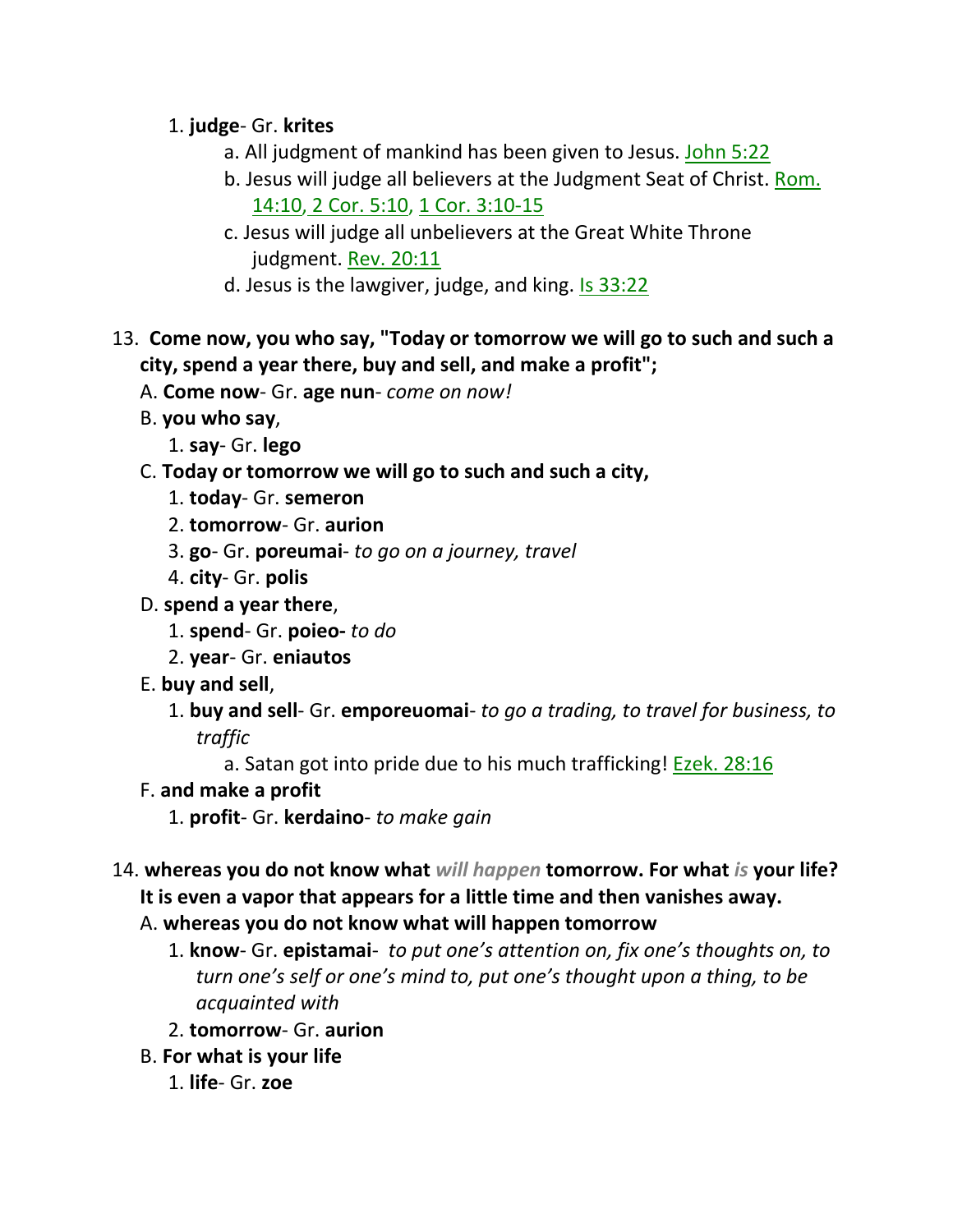#### C. **It is even a vapor that appears for a little time and then vanishes away.**

- 1. **vapor** Gr. **atmis** *mist*
	- a. What will you do with your vapor?
	- b. What we do now has eternal consequences and we should make our vapor count!
- 2. **appears** Gr. **phaino**
- 3. **little time** Gr. **oligos**
- 4. **vanishes away** Gr. **aphanizo** *to disappear*
	- a. Man in his best condition is vanity. Ps. 39:5

#### 15. **Instead you** *ought* **to say, "If the Lord wills, we shall live and do this or that."**  A. **Instead you ought to say,**

- 1. **say** Gr. **lego**
- B. **If the Lord wills,**
	- 1. **wills** Gr. **thelo**
		- a. The Word of God is the general will of God. If we find something promised in the Word to us, then we know it is His will. For these things it is unbelief to pray, "Lord, if it be thy will..." For instance, it is unbelief to pray, "Lord heal me if it be thy will." We know it is God's will to heal from Jesus' ministry where he healed all and from the promises of God- 1 Pet. 2:24
		- b. However, the specific will of God for our lives cannot be found in the Word. We need to be open to what is His will and what is not. It is scriptural in these instances to pray, "Lord, if it is your will, I will move here or go into this job."

## C. **we shall live and do this and that**

- 1. **live** Gr. **zao**
- 2. **do** Gr. **poieo**
	- a. We need to pray and seek the Lord's direction on where we live and what we do with our lives and businesses.

### 16. **But now you boast in your arrogance. All such boasting is evil.**

### A. **But now you boast in your arrogance.**

- 1. **boast** Gr. **kauchaomai**
- 2. **arrogance** Gr. **alazoneia-** *empty, braggart talk, an insolent and empty assurance, which trusts in its own power and resources and shamefully despises and violates divine laws and human rights, an impious and*